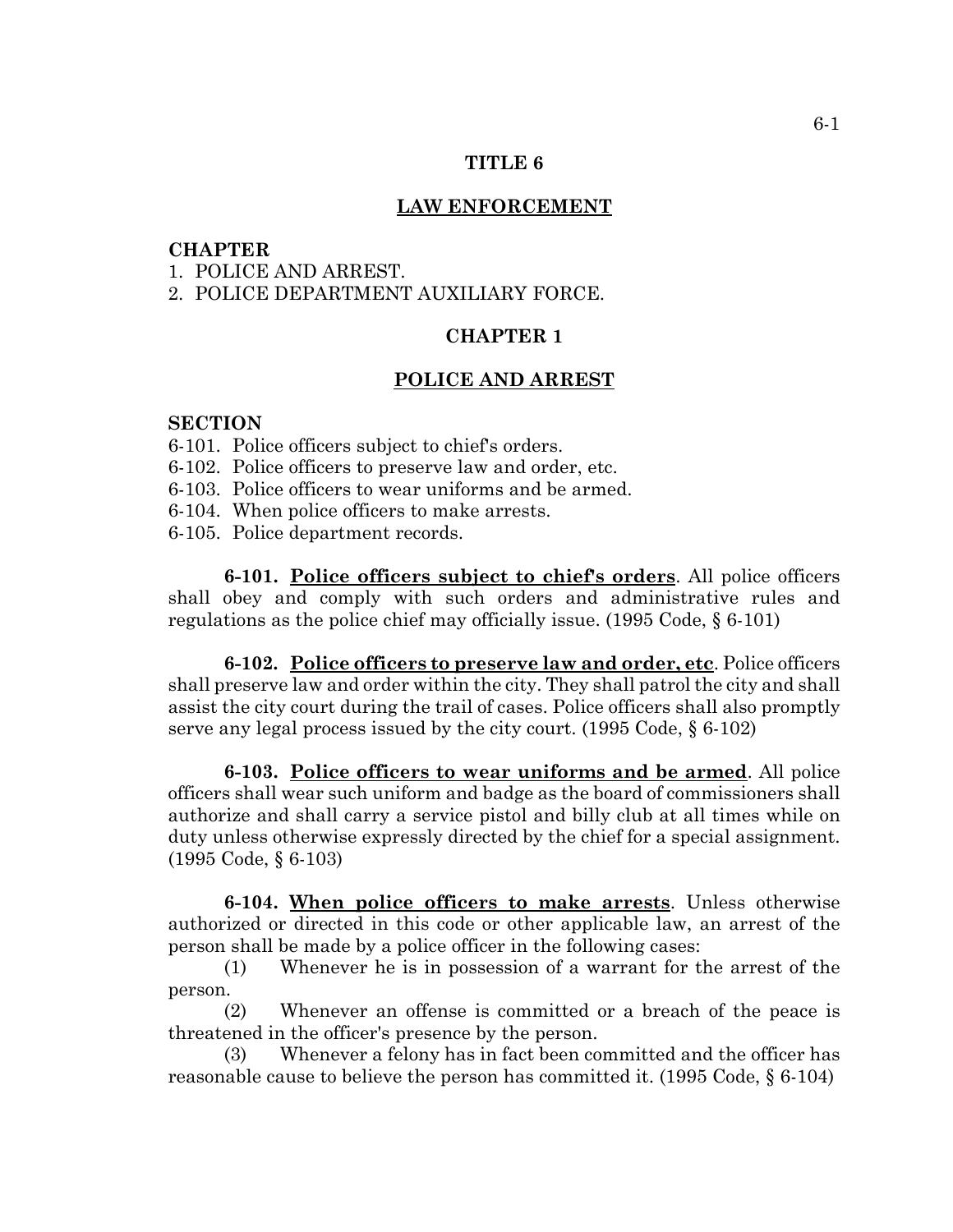**6-105. Police department records**. The police department shall keep a comprehensive and detailed daily record, in permanent form, showing:

(1) All known or reported offenses and/or crimes committed within the corporate limits.

(2) All arrests made by police officers.

(3) All police investigations made, funerals convoyed, fire calls answered, and other miscellaneous activities of the police department. (1995 Code, § 6-107)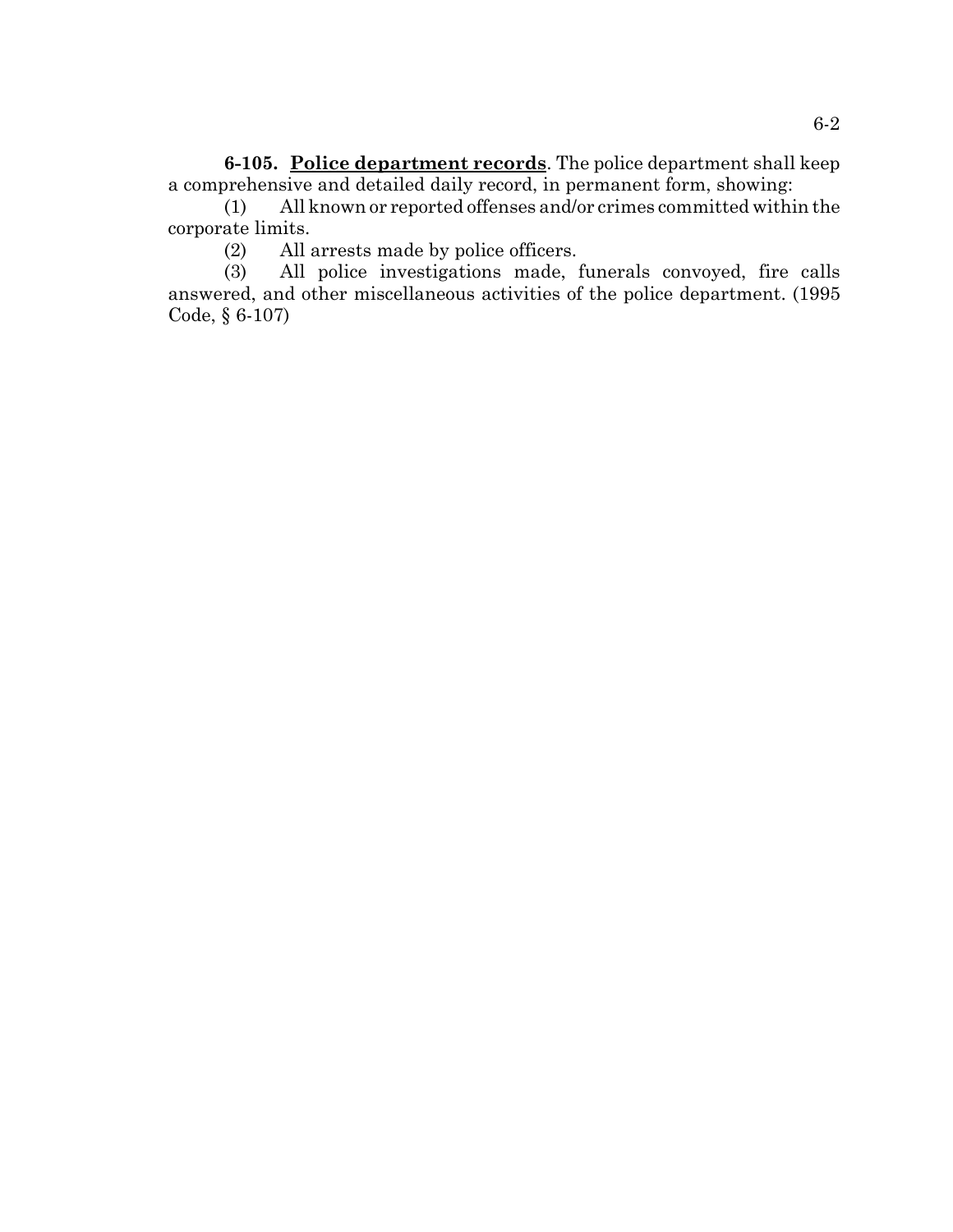# **CHAPTER 2**

### **POLICE DEPARTMENT AUXILIARY FORCE**

### **SECTION**

- 6-201. Definition.
- 6-202. Appointment.
- 6-203. Compensation.
- 6-204. Supervision.
- 6-205. Departmental rules and regulations.
- 6-206. Powers of volunteer auxiliary officers.
- 6-207. Effect of ordinance.

**6-201. Definition**. The Police Department Auxiliary Force is a volunteer organization, the members of which have enrolled as a civic service to assist the regular police force of the Tusculum Police Department. (1995 Code, § 6-201)

**6-202. Appointment**. Members of the auxiliary force shall be appointed by the mayor with the consent of the board of commissioners. (1995 Code, § 6-202)

**6-203. Compensation**. Members of the auxiliary force shall receive no salary or compensation for their services, except members may receive up to eight dollars (\$8.00) per shift and no more than thirty-two dollars (\$32.00) per month to cover normal and usual types of expenses incurred. For appearances in court as witnesses, such member shall be entitled to receive the fees provided by law for witnesses. (1995 Code, § 6-203)

**6-204. Supervision**. The chain of command to administer supervision of the auxiliary officers shall be mayor, vice-mayor and commissioner. (1995 Code, § 6-204)

**6-205. Departmental rules and regulations**. Members of the auxiliary police force shall be governed by pertinent rules and regulations of the Tusculum Police Department. (1995 Code, § 6-205)

**6-206. Powers of volunteer auxiliary officers**. The at-will volunteer members of the auxiliary force shall have, and there is hereby conferred upon them, the powers to act as police officers, being peace officers or special police officers, provided they meet Tennessee Training and Certification requirements for auxiliary officers. In no event shall these powers be executed outside the city limits of Tusculum unless accompanied by a full-time, on-duty, certified Tusculum Police Officer. (1995 Code, § 6-206)